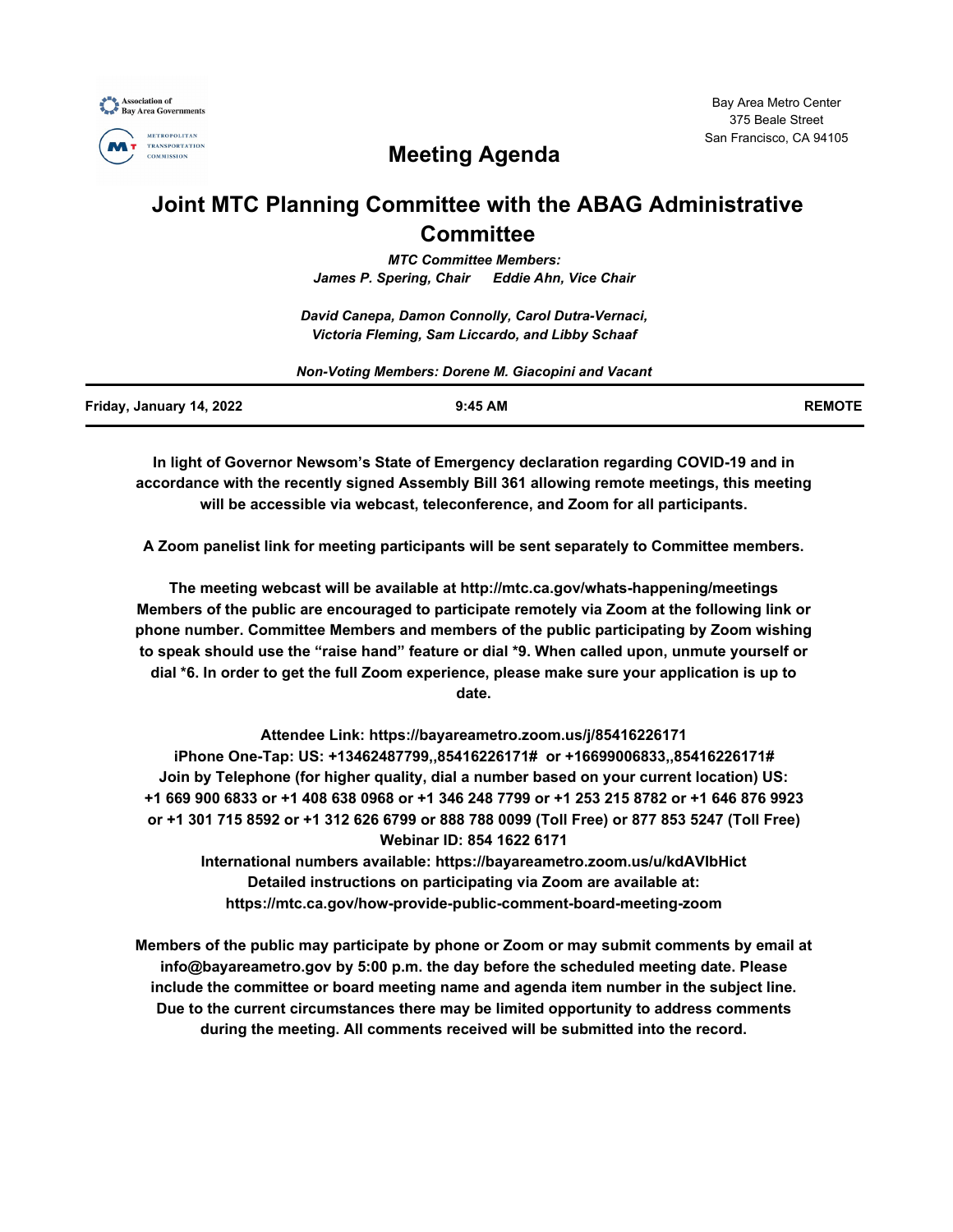*Quorum: A quorum of the ABAG Administrative Committee shall be a majority of its regular voting members (6).*

*Quorum: A quorum of the MTC Planning Committee shall be a majority of its regular voting members (5).*

#### **2. ABAG Compensation Announcement – Clerk of the Board**

#### **3. ABAG Administrative Committee Consent Calendar**

| 3а. | 22-0003             | Approval of ABAG Administrative Committee Summary Minutes of the |
|-----|---------------------|------------------------------------------------------------------|
|     |                     | December 10, 2021 Meeting                                        |
|     | <b>Action:</b>      | ABAG Administrative Committee Approval                           |
|     | <b>Attachments:</b> | 3a ABAG AC Minutes 20211210 Draft.pdf                            |

#### **4. MTC Planning Committee Consent Calendar**

Approval of MTC Planning Committee Minutes of the December 10, 2021 Meeting **4a.** [22-0004](http://mtc.legistar.com/gateway.aspx?m=l&id=/matter.aspx?key=23263) MTC Planning Committee Approval *Action:* Attachments: [4a\\_2021-12-10\\_Joint\\_MTC\\_Planning\\_Committee\\_with\\_the\\_ABAG\\_Administrat](http://mtc.legistar.com/gateway.aspx?M=F&ID=9f7fcd23-6580-4b90-8890-828efca88c30.pdf)

### **5. Information**

| 5a. | 21-1512             | Sea Level Rise Adaptation Funding and Investment Framework                                                                                          |
|-----|---------------------|-----------------------------------------------------------------------------------------------------------------------------------------------------|
|     |                     | Presentation highlighting the regional context and development of a<br>collaborative Sea Level Rise Adaptation Funding and Investment<br>Framework. |
|     | <b>Action:</b>      | Information                                                                                                                                         |
|     | <b>Presenter:</b>   | Rachael Hartofelis, MTC and Nicolas Sander, San Francisco Bay                                                                                       |
|     |                     | <b>Conservation and Development Commission</b>                                                                                                      |
|     | <b>Attachments:</b> | 5a Sea Level Rise Adaptation Funding and Investment Strategy.pdf                                                                                    |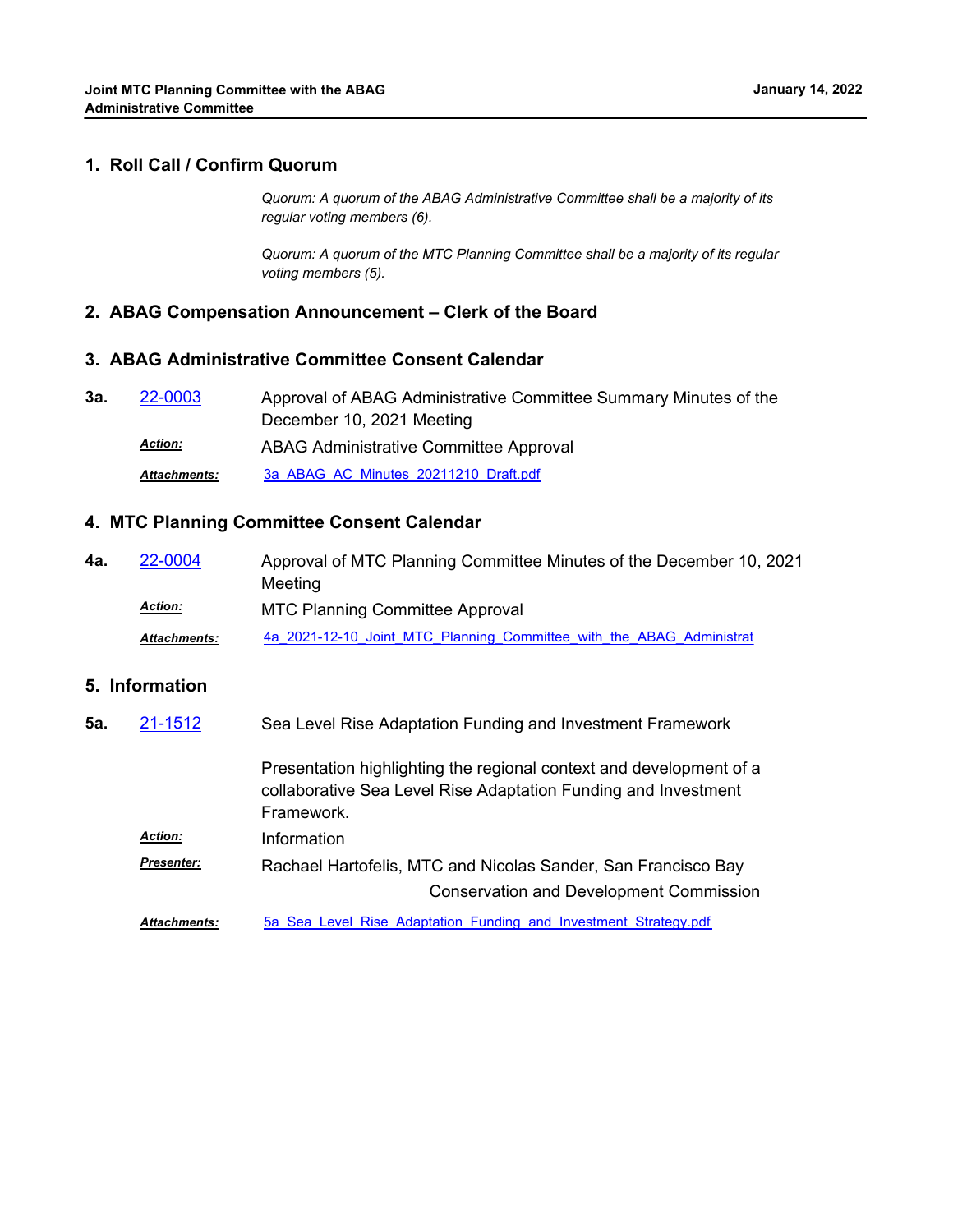| 5b. | 22-0025             | <b>Transit-Oriented Communities (TOC) Policy</b>                                                                                    |
|-----|---------------------|-------------------------------------------------------------------------------------------------------------------------------------|
|     |                     | Seek feedback on the initial draft policy approach and requirements for the<br>update to MTC's Transit-Oriented Development Policy. |
|     | <b>Action:</b>      | Information                                                                                                                         |
|     | <b>Presenter:</b>   | Kara Vuicich                                                                                                                        |
|     | <b>Attachments:</b> | 5b Transit-Oriented Development Policy Update.pdf                                                                                   |
|     |                     | 5bi Correspondence Received.pdf                                                                                                     |

#### **6. Public Comment / Other Business**

*Committee Members and members of the public participating by Zoom wishing to speak should use the "raise hand" feature or dial \*9. When called upon, unmute yourself or dial \*6.*

#### **7. Adjournment / Next Meeting**

**The next meeting of the MTC Planning Committee will be Friday, February 11, 2022 at 9:40 a.m. remotely and by webcast as appropriate. Any changes to the schedule will be duly noticed to the public.**